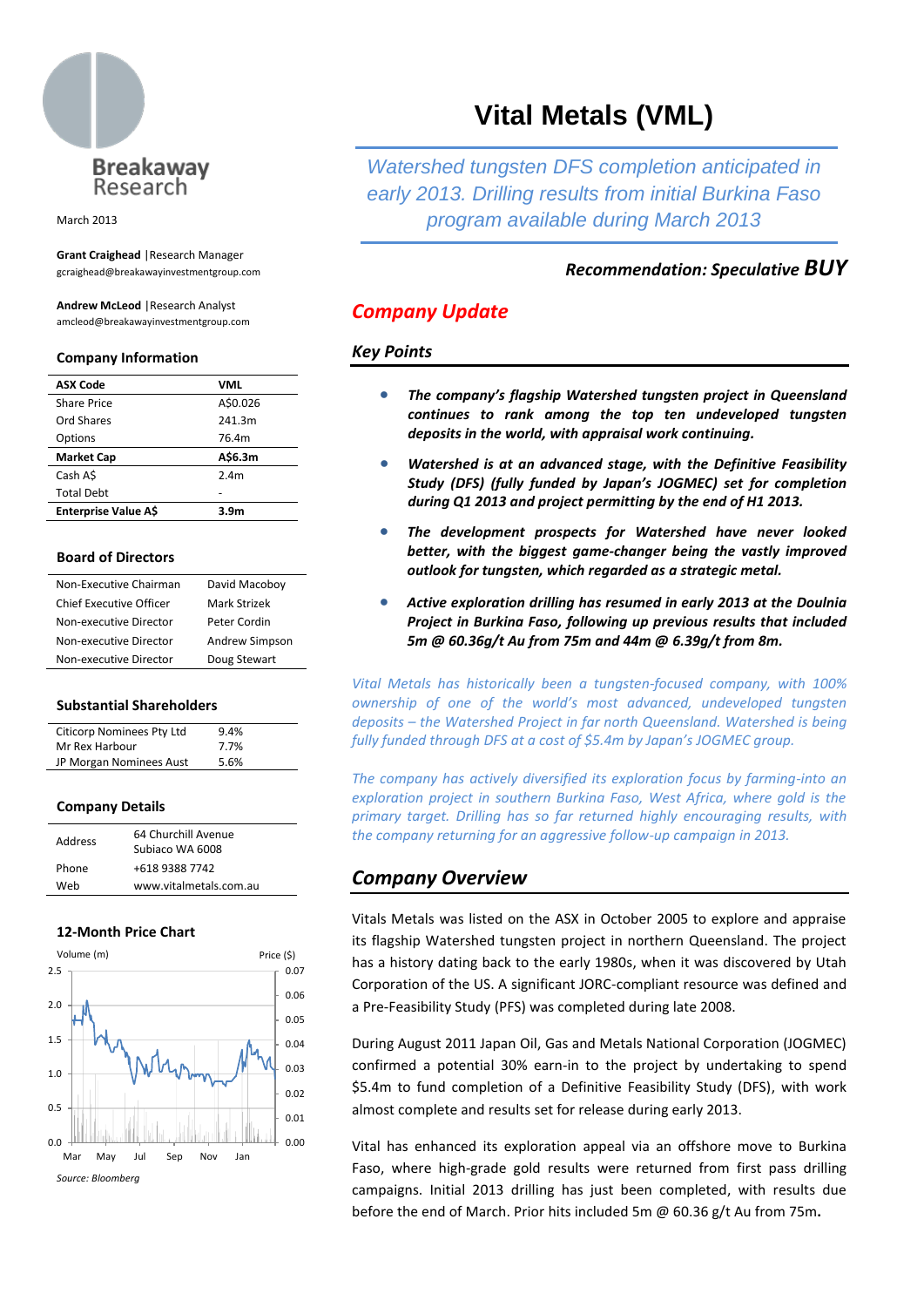# *Investment Review*



*Vital has interests in tungsten in Queensland and gold in West Africa*

*Watershed is an advanced tungsten deposit*

*Watershed hosts a well-defined JORC-compliant resource*

*Resource upside is considered to be considerable*

*JOGMEC is funding the DFS, completion expected during Q1 2013*

*Evidence of strong Japanese corporate interest*

*Burkina Faso represents a diversification of exploration interests*

*Previous drilling intersected highgrade gold results*

*Drilling results from initial 2013 program awaited* 

Vital Metals is an Australian advanced tungsten exploration company listed on the Australian Securities Exchange (ASX: VML). The company is simultaneously advancing two majority-owned projects: its 100%-owned Watershed tungsten project in Queensland; and its 60%-owned Doulnia gold project in Burkina Faso.

The Watershed project is amongst the top-ten undeveloped tungsten resources outside of China and is well positioned as a potential new ore supply as demand for the metal continues to grow. The Watershed deposit was originally identified and explored by Utah Development Company Limited during the early 1980s, with some additional work conducted by Peko-Wallsend during the mid-1980s. Vital acquired the project in 2005 and has since been actively appraising it.

The Watershed project hosts an undiluted, JORC-Compliant Indicated Resource of 20.66Mt grading 0.25% WO<sub>3</sub> for 50.7kt contained metal at a cut-off of 0.1%. The resource comprises 997 mineralised intercepts, including 304 intercepts exceeding 5m @ 0.5% WO<sub>3</sub> (of which 160 exceed 5m @ 1.0% WO<sub>3</sub>). The average length of the mineralised intercepts is 5.4m. Vital's tenure position encompasses an area of more than 600 sq km.

Vital's geological team believes that there is significant scope to extend the limits of the known scheelite mineralisation at depth - having observed a trend for the mineralisation to continue - demonstrated by MWD119, which intersected 20m @ 1.27%  $WO<sub>3</sub>$  from 302m (reported to ASX 17 February 2007).

Japan Oil, Gas and Metals National Corporation (JOGMEC) can earn a 30% stake in Watershed by spending \$5.4 million to fund completion of a Definitive Feasibility Study (DFS) for the project, which is on track for completion during Q1 2013. Excellent progress is also being made on the metallurgical front, with whole-of-ore (WOO) flotation test-work in China generating outstanding results. Concentrate grades of 65% have been achieved, with scheelite recovery of more than 80%.

JOGMEC and Vital have had meetings with five Japanese companies that have declared an interest in the project as potential partners and off-take buyers.

Vital has enhanced and diversified its exploration interests to include gold and base metal projects in Burkina Faso, West Africa. The gold projects are located in favourable geological settings at, or in close proximity to, the intersection of the Markoye Fault Corridor (host of Essakane, Tarpako, Bombore, Kiaka and Youga gold deposits of >16 Moz combined resource/reserve) and the 1,200km long Bole Shear Zone (host to Castle Minerals' and Azumah Resources' exciting gold projects).

Previous drilling on the company's Burkina Faso gold projects exciting results, with intercepts including **5m @ 60.36 g/t gold** from 75m depth (including **2m @ 128.50 g/t gold** from 76m) in hole KRC260 and **44m @ 6.39 g/t gold** from 8m depth (including **4m @ 58 g/t gold** from 24m) in KRC 210.

Exploration activity resumed during early 2013, with the company completing an initial 2,300-metre RC drilling program that targeted the limits of known gold mineralization at the Kollo prospect. Results are expected within the coming weeks.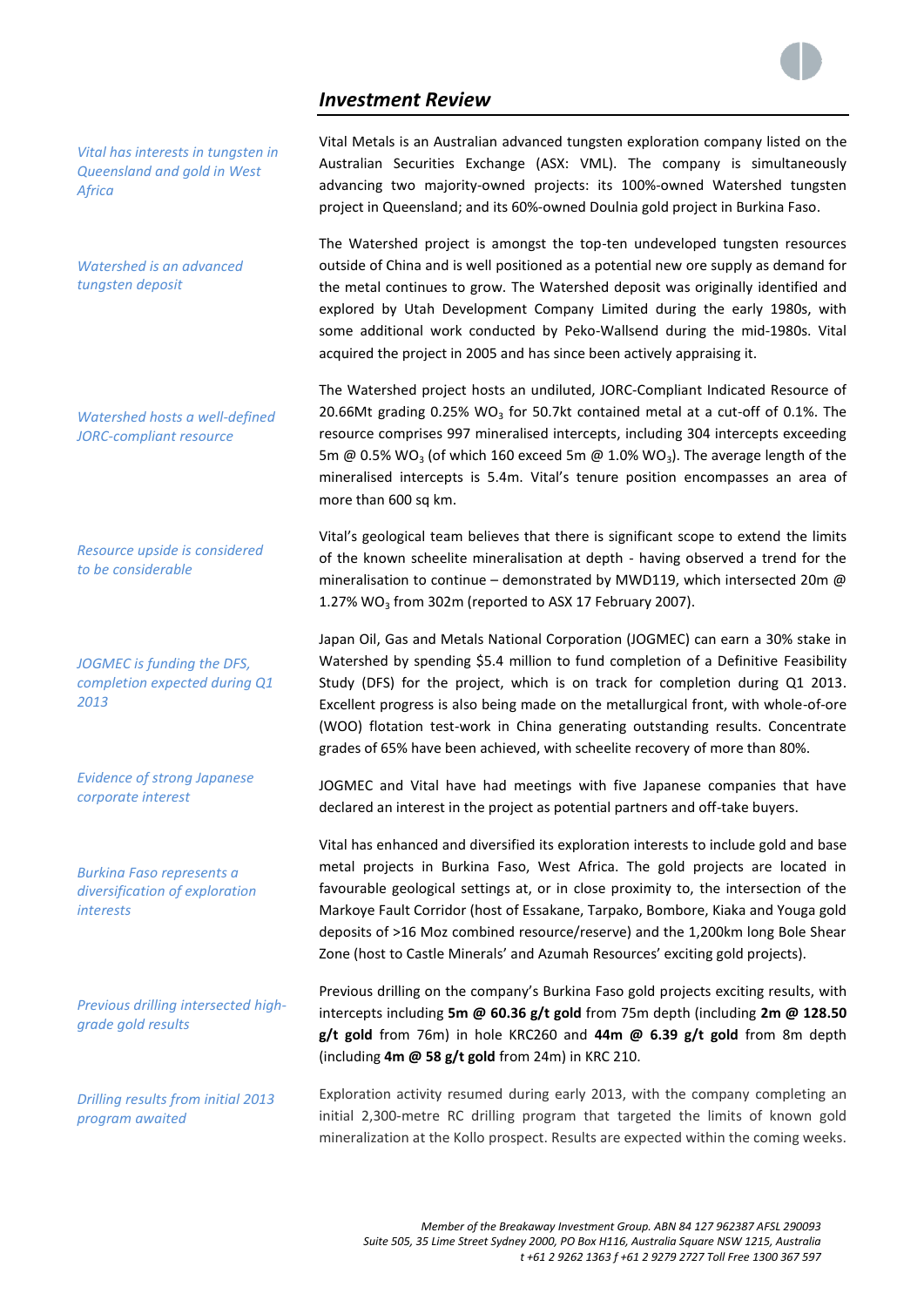

# **Watershed Project**

The company's 100%-owned Watershed scheelite deposit ranks amongst the top ten unexploited tungsten deposits worldwide. The current JORC-compliant resource comprises 20.6 Mt grading 0.25% for 50,700 tonnes (5.07 million metric tonne units – (MTU's)) of contained WO<sub>3</sub>, occurring in both scheelite-bearing quartz-feldspar veins and disseminated scheelite in altered metamorphosed hostrock.





*Source: Vital Metals*

The Watershed tungsten deposit was originally located and explored by Utah Development Company Limited during the early 1980s, with additional work conducted by Peko-Wallsend Operations Limited during the mid-1980s. Vital

produced 10,000t WO<sub>3</sub> over 16 years between 1970 and 1986.

acquired the project in 2005 and has been appraising the deposit since that time. Watershed is located in hilly open woodlands at the headwaters of the Palmer and Mitchell Rivers, about 160km NW of Cairns, in far north Queensland. The deposit lies around 35km northwest of the historic Mount Carbine tungsten deposit, which

The Watershed deposit has been defined by more than 44,000m of diamond drilling and 3,800m of RC drilling. Mineralization has been encountered over a strike length of approximately 1,500m and down-dip to 450m. Importantly, the deposit is open both at depth and along strike. In addition to the Watershed deposit, there are also exciting exploration targets at the Watershed South, Desailly and Desailly North prospects.

*~600 sq km acreage position*

*Project history dating back to the early 1980s*

## *A vast amount of work has been undertaken*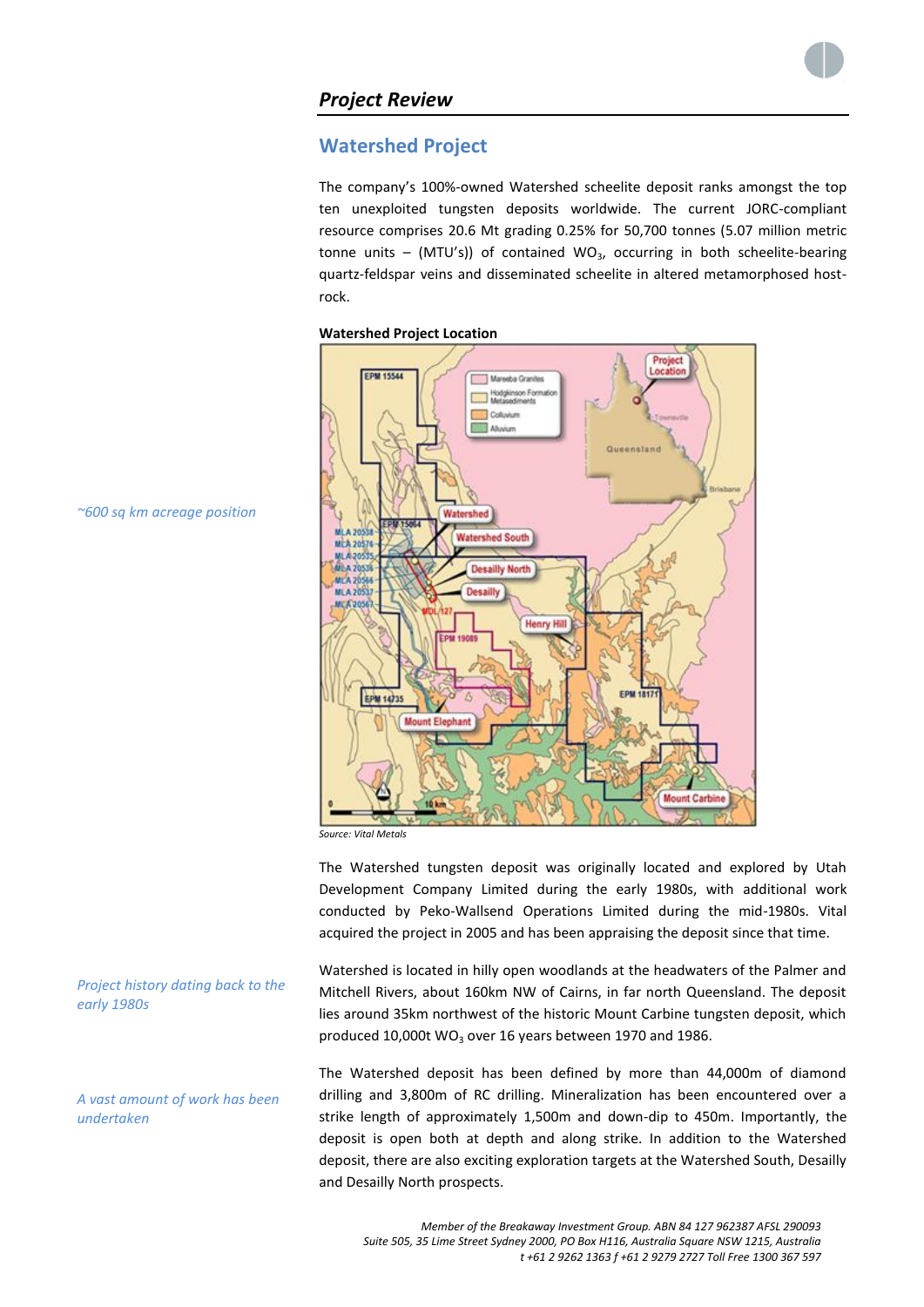

# **Mineralisation**

The mineralisation is observed to occur predominantly in quartz-scheelite vein swarms. These are usually oriented east-west with some locally developed northnorthwest-trending veins (parallel to the dominant foliation), although observation from closely-spaced drilling indicates that some shallow-dipping mineralised structures may also be present. Vein widths observed in drill core range from 0.5cm to 100cm. Minor pyrrhotite, pyrite and arsenopyrite may sometimes be present.

The veins display the highest tungsten grade where biotite is present in addition to calc-silicate alteration. The mineralisation vein swarms are best developed in the arenaceous units and are relatively attenuated in the argillaceous units. Quartzscheelite veins are most abundant in the arenite in the hinge zone of the anticline which forms the Watershed Ridge.



## **Watershed Vein Swarm Model**

*Source: Vital Metals*

Vital's geological team believes that there is significant scope to extend limit of the known scheelite mineralisation at depth - having observed a trend for the mineralisation to deepen, as shown in hole MWD119 which intersected 20m @ 1.27% WO<sub>3</sub> from 302m (reported to ASX on 17 February 2007).

Using the vein swarm model (which demonstrates a good correlation with drilling), it appears that there is potential for the mineralisation to exhibit significantly higher grade and thickness at depth. Further drilling will be required to confirm grades and continuity; however there appears to be reasonable potential for an underground mining operation in the future.

*There is considerable potential for resource extensions at depth*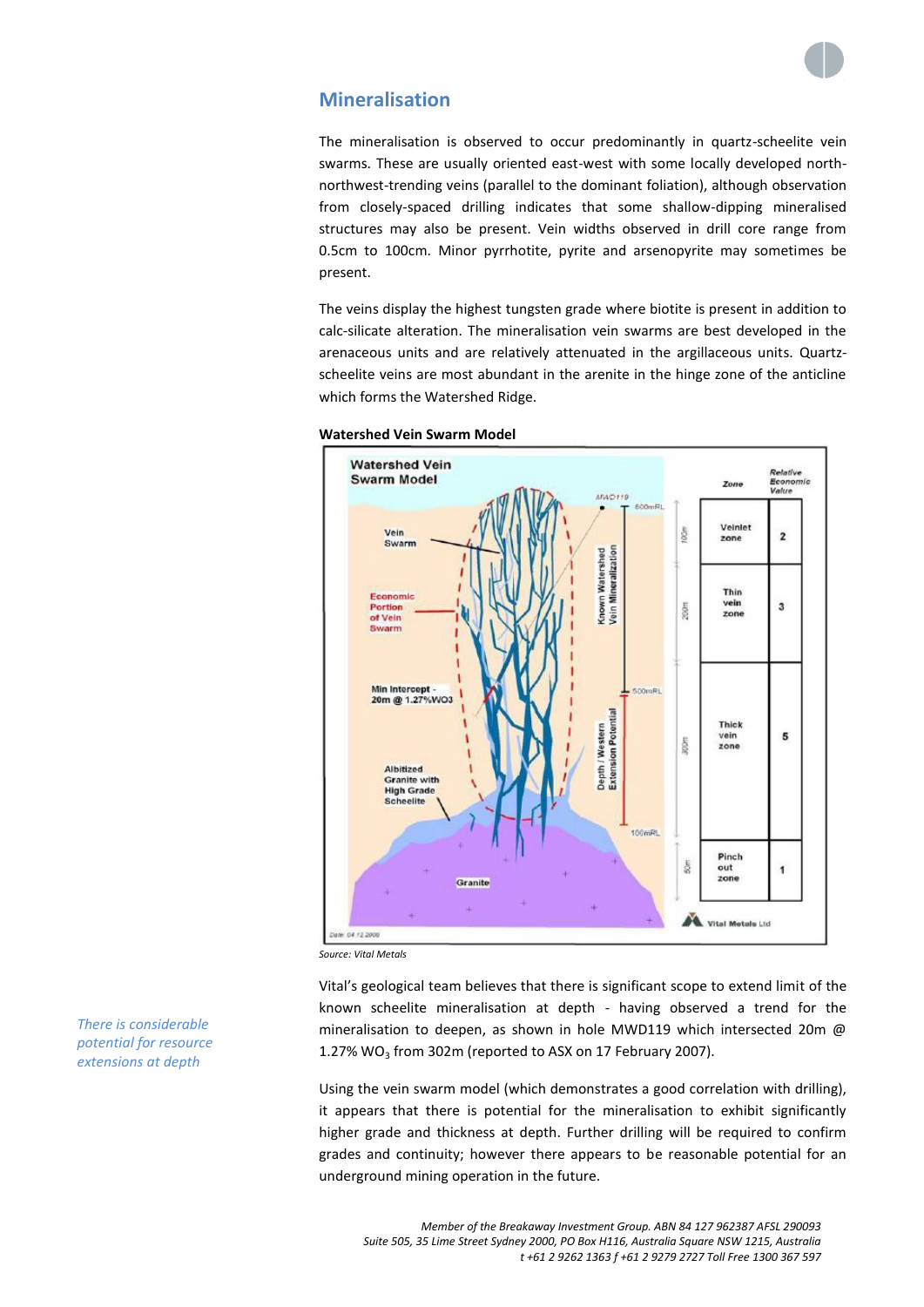

## **Project Resource**

*The mineralisation potential at Watershed is vast* 

The Watershed Project contains an Indicated Resource at 0.10% WO3 cut-off of 20.6 million tonnes at 0.25% WO<sub>3</sub> for 50,700 tonnes (5.07 million metric tonne units – MTUs) of contained WO<sub>3</sub>. WO<sub>3</sub> occurs in both scheelite-bearing quartzfeldspar veins and as disseminated scheelite in the altered metamorphosed host rock. The mineralisation at Watershed is open at depth and along strike in both directions.

## **Resource Summary**

| <b>Measured</b>              |      | <b>Indicated</b>  |       | <b>Inferred</b>   |       | Combined          |       |                   |                                    |
|------------------------------|------|-------------------|-------|-------------------|-------|-------------------|-------|-------------------|------------------------------------|
| WO <sub>3</sub> %<br>Cut off | Mt   | WO <sub>3</sub> % | Mt    | WO <sub>3</sub> % | Mt    | WO <sub>3</sub> % | Mt    | WO <sub>3</sub> % | WO <sub>3</sub> %<br><b>Tonnes</b> |
| 0.05                         | 9.47 | 0.16              | 28.36 | 0.14              | 11.49 | 0.15              | 49.32 | 0.14              | 70,400                             |
| 0.1                          | 4.42 | 0.25              | 11.51 | 0.24              | 4.73  | 0.26              | 20.66 | 0.25              | 50,700                             |
| 0.15                         | 2.69 | 0.34              | 6.66  | 0.32              | 2.83  | 0.35              | 12.18 | 0.33              | 40,400                             |
| 0.2                          | 1.93 | 0.41              | 4.56  | 0.39              | 2.05  | 0.41              | 8.53  | 0.40              | 34,100                             |
| 0.3                          | 1.09 | 0.53              | 2.4   | 0.52              | 1.17  | 0.54              | 4.66  | 0.53              | 24,600                             |

*Source: Vita Metals*

# **Prefeasibility Study**

Watershed is at an advanced stage in the assessment process, with a Pre Feasibility Study (PFS) completed in late 2008. This comprehensive study looked at all aspects of the development of possible mining and processing scenarios for Watershed. Vital is greatly encouraged by prices being obtained for tungsten, which are at a level where the development of Watershed, as contemplated in the PFS, will be economically viable. Vital reviewed the results of the PFS and has developed a strategy for commercialisation of the Watershed resource.

# **Definitive Feasibility Study – Awaiting Completion**

On 22nd August 2011 Japan Oil, Gas and Metals National Corporation (JOGMEC) farmed into the Watershed Project and can earn a 30% stake by spending \$5.4m to fund completion of a Definitive Feasibility Study (DFS). The DFS is reviewing and update the PFS numbers previously identified. The Earn-in by JOGMEC represented a major turning point for the Watershed project. In addition to the benefit of a project funding partner, JOGMEC brings considerable technical and development expertise to the DFS process, and can also assist in terms of future off-take.

# **Exploration**

Vital is assisting JOGMEC geologists and geophysicists that are working on the development and application of remote-sensing techniques to advance the exploration of the Watershed region. JOGMEC personnel have visited the exploration area to check identified anomalies in the field and take samples for further analyses with a mobile hyperspectral unit and petrological studies in Japan. JOGMEC will use the information collected to refine their technology and expect to produce a prospect map during 2013. Vital also submitted a new exploration permit application during the December 2012 quarter, comprising Slaty Range EPM 25102 that covers a total of 93 sub-blocks. The tenement is situated along strike/trend of the major tungsten deposits within the region.

*Member of the Breakaway Investment Group. ABN 84 127 962387 AFSL 290093 Suite 505, 35 Lime Street Sydney 2000, PO Box H116, Australia Square NSW 1215, Australia t +61 2 9262 1363 f +61 2 9279 2727 Toll Free 1300 367 597*

*The JOGMEC farm-in is a major vote of confidence in Watershed's future*

*Vital is utilising JOGMEC to advance exploration in the Watershed region*

*Slaty Range is an exciting new exploration area*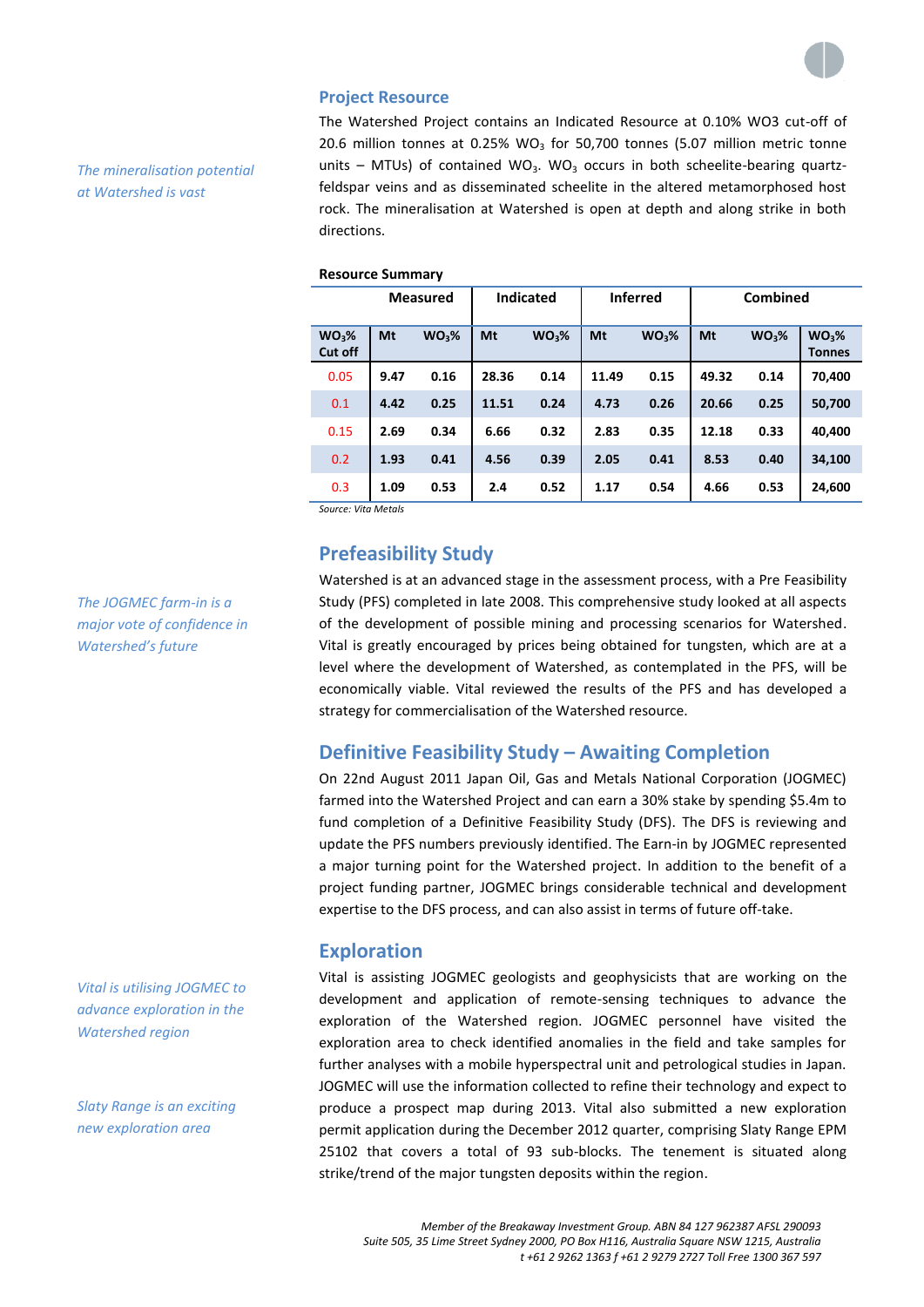

# **Latest Project Developments**

A major project milestone was reached during December 2012 with the registration of the Indigenous Land Use Agreement (ILUA) with the National Native Title Tribunal (NNTT). Apart from environmental approvals, all of the major requirements needed for approval of the mining leases are now in place.

The Guangzhou Research Institute of Non-ferrous Metals (GZRINM) delivered the final reports on the lock cycle and variability test-work for the Whole of Ore (WOO) flotation study during the December quarter for review. It was concluded that the WOO process achieved consistent mass and metal stability in producing a scheelite concentrate of 65.5%  $WO<sub>3</sub>$  for a recovery of 84%.

As Vital is using an X-Ray ore sorter on the processing front-end (which effectively halves the amount of ore which needs grinding by rejecting non-mineralised rocks), the net recovery of scheelite is forecast to be around 78%.

GZRINM is undertaking work on the optimisation of the dosage of flotation reagents to find the balance between scheelite recovery and minimisation of the operating costs of the WOO process. Vital has also retained GZRINM to undertake a flotation program on the gravity spiral tails.

# **Vital is currently examining two potential process flow-sheets for the recovery of scheelite from the Watershed ore:**

1. A standard flow-sheet that involves ore-sorting with down-stream gravity + float processing (G+F);

2. Whole of Ore (WOO) flotation that involves up-front milling to provide float-feed at a specified size.

WOO is currently the preferred option due to its higher metal recoveries; however the G+F process has the potential to provide a lower operating cost. With the first rougher results for the flotation cleaning of the gravity spiral tails being comparable to that achieved on WOO samples, it is expected that the final net recoveries for the G+F process may be within 5% of the net WOO recovery.

This work by GZRINM on flotation cleaning the gravity spiral tail is scheduled to be completed during Q1 2013. Once this is completed, a full analysis of the costs and benefits of the respective processes will be assessed and a process nominated.

Work on completing the Environmental Management Plan (EM Plan) is progressing, with the final remaining item being the management of waste from the mining and processing operations. Vital, in consultation with the Department of Environment and Heritage Protection (DEHP) has agreed to remove the tailings dam from the project and will instead be producing a "dry process residue", which will be dumped within the waste dump.

Work on engineering the process change is underway and it appears that any extra operating cost and capital costs will be balanced out by a reduction in project water usage, as well as savings in diesel usage due to the reduction of haulage distances as the waste rock dump is able to be moved closer to the processing plant and the mine.

*Work on Environmental Management Plan is progressing*

*Native Title agreements in* 

*Positive ore flotation studies*

*High scheelite recoveries*

*place*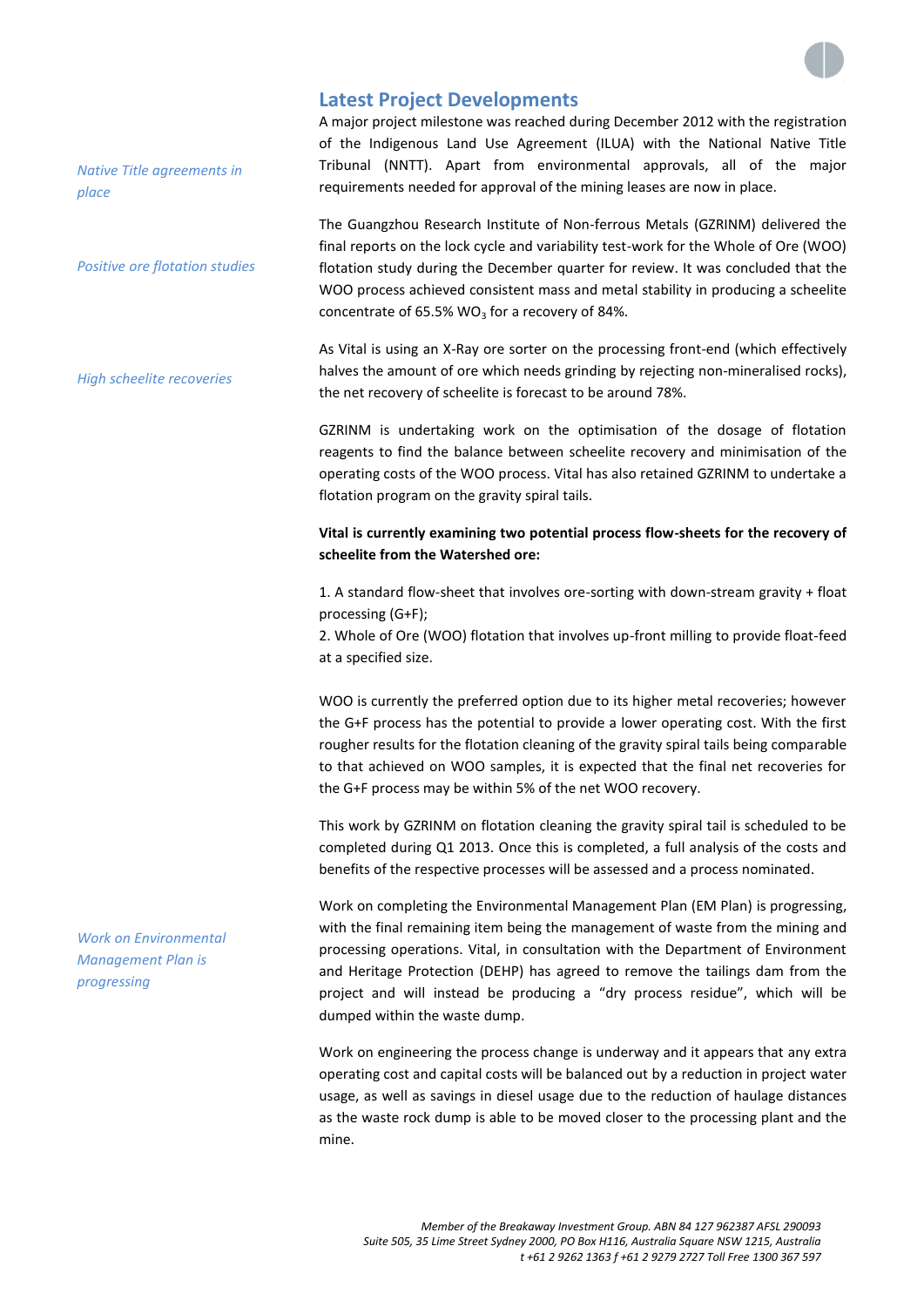

# **Doulnia Project, Burkina Faso**

In November 2009, Vital entered into a farm-in agreement with Ampella Mining to earn up to 80% of the Doulnia Gold Project in southern Burkina Faso, West Africa. Vital's projects are located in favourable geotectonic settings at, or near to, the intersection of the Markoye Fault Corridor (host of Essakane, Tarpako, Bombore, Kiaka and Youga gold deposits of >16 Moz combined resource/reserve) and the 1,200km long Bole Shear Zone (host to Castle's and Azumah's exciting gold projects).

## **Map Highlighting Major Regional Discoveries**



*Vital's ground position in Burkina Faso is 850 sq km*

*RC drilling program was recently completed, with results expected before the* 

*end of March*

*Previous drilling has* 

*Source: Vital Metals*

Vital kicked off its 2013 exploration program with a recently-completed 2,300m RC drilling program aimed at extending the limits of known gold mineralisation at the Kollo Gold Project on the Doulnia Tenement (Vital 60%, Ampella 40%) and the Boungou South Gold Project on the Zeko Tenement (100% Vital). The program is targeting shallow gold mineralisation which could be exploited via open cut methods. We anticipate the release of assay results by the end of March.

Previous drilling on the company's Burkina Faso 'Kollo' gold projects returned fabulous gold mineralisation, with intercepts including **5m @ 60.36 g/t gold** from 75m depth (including **2m @ 128.50 g/t gold** from 76m) in hole KRC260 and **44m @ 6.39 g/t gold** from 8m depth (including **4m @ 58 g/t gold** from 24m) in hole KRC 210.

The particular importance of these results is that they have extended the limits of known gold mineralisation (still open along strike and at depth) on the Kollo trend. The team is now working to complete the interpretation of the gold mineralisation with the objective of defining a maiden JORC-compliant resource. Vital's exploration strategy is to target shallow, high-grade gold mineralisation at Kollo.

**Vital continues to be positive about the potential for open-pittable gold resources. The mineralisation is open along strike and at depth at all areas and, significantly, the balance of the Kollo trend (>2.5km) remains untested by drilling. We therefore keenly await the release of results from the company's recently completed RC drilling program over the coming weeks.**

*identified shallow, highgrade gold mineralisation*

*The target is commercially mineable, open-pit gold mineralisation*